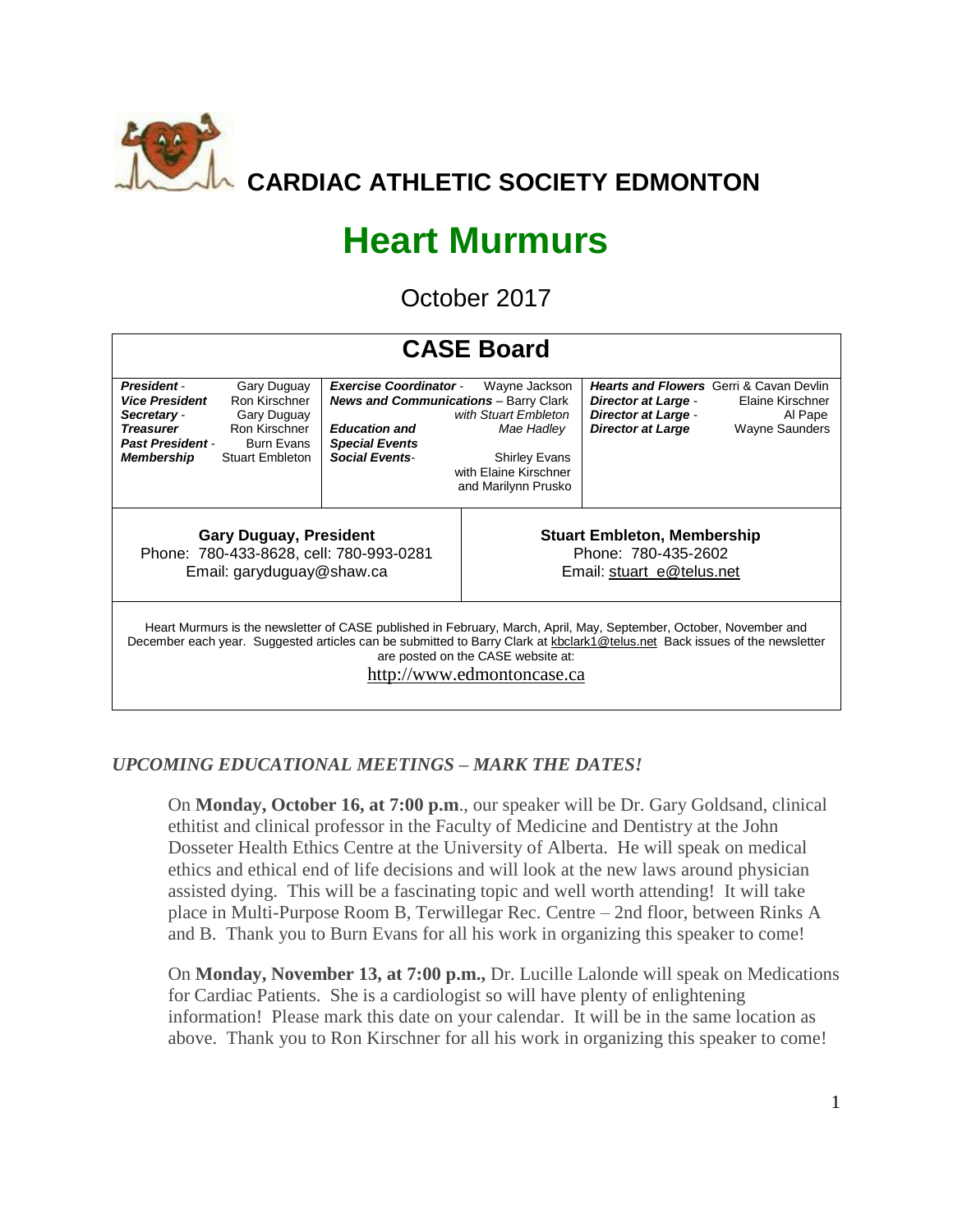### *REPORT FROM SEPTEMBER EDUCATIONAL MEETING*

On September 11, we had a good turnout for the presentation by Kerri Gladwin, Urban Poling Master Trainer, on Urban Poling. This is like Nordic walking which uses 2 poles. Kerri gave an excellent presentation explaining and showing what urban poling is, explaining techniques and discussing how it is so beneficial for cardiac health as well as for recovery from knee or hip surgery or if you have other knee problems. It is great for posture and improving upper body strength. You can learn more about it on [www.urbanpoling.com.](http://www.urbanpoling.com/)

We all had a great time trying out the different kinds of poles in the hallways outside our meeting room. A number of our members purchased poles from Kerri that evening as they felt it would be so beneficial. Kerri advised that she welcomes anyone contacting her at [kerrigladwin@gmail.com](mailto:kerrigladwin@gmail.com) if you want more information or to purchase poles.

Thanks to Wayne Jackson for all his work arranging for and introducing our speaker! Also, thank you to Shirley Evans for once again providing coffee and cookies to add to the enjoyment of the evening!

*Report from Mae Hadley*

#### *MAKING SENSE OF STATIN GUIDELINES*

For years, doctors prescribed cholesterol-lowing statins based largely on cholesterol test results. The goal was to lower total cholesterol to under 200 mg/dL, and LDL (bad) cholesterol to under 100 mg/dL. In late 2013, the American Heart Association and the American College of Cardiology proposed a major change to that strategy and issued new guidelines on statin use. The new guidelines shifted from a numbers-based approach toward a risk-driven approach.

Instead of aiming for a specific cholesterol value, doctors were urged to look at a person's entire cardiovascular risk profile when considering treatment. However, the 2013 guidelines were met with more than the usual criticism. In fact, they have generated considerable debate over their departure from the approach of earlier guidelines. The new guidelines don't specify normal and abnormal cholesterol levels as past versions have done. Perhaps the best way to look at these new guidelines is as a scientific statement reviewing what has been definitively established to date.

Who should take a statin? The 2013 guidelines recommend a daily statin for individuals who fall into the following four categories:

- anyone age 21 or older with a very high level of harmful LDL cholesterol (190 mg/dL) or higher)
- anyone who has cardiovascular disease, including stable or unstable angina (chest) pain with exercise or stress); has had a heart attack, stroke, or transient ischemic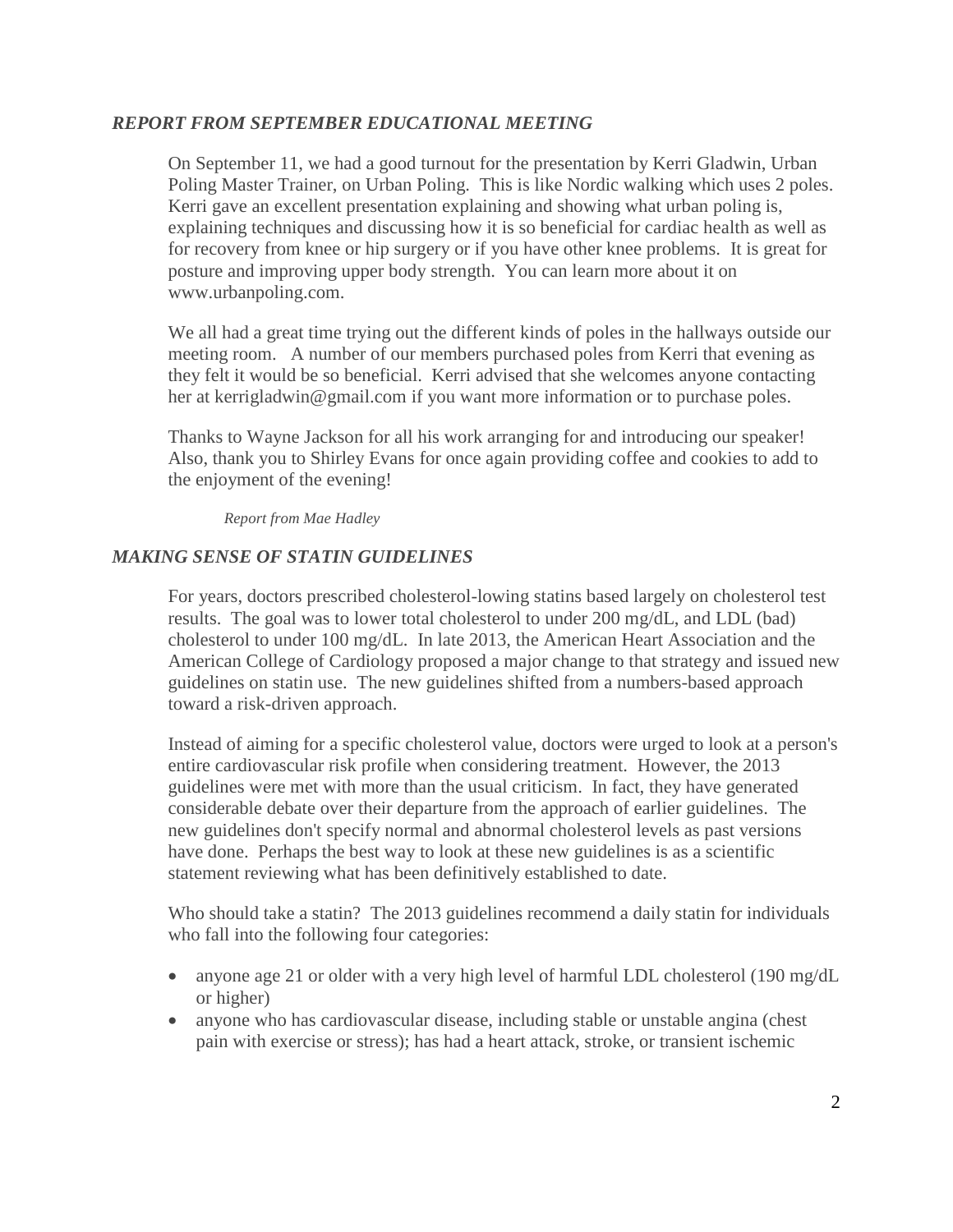attack ("ministroke"); has peripheral artery disease; or has had bypass surgery or angioplasty to treat a cholesterol-clogged artery

- anyone age 40 to 75 who has diabetes
- anyone age 40 to 75 who does not have cardiovascular disease but has a greater than 7.5% chance of having a heart attack or stroke or developing another form of cardiovascular disease in the next 10 years.

That last category represented a major shift. In principle, if doctors follow the guidelines and start treating people who don't have heart disease but are at risk for it, several million more people will take a statin every day. It's not yet clear if that has happened, as studies examining this question have offered differing results.

To determine an individual's future risk of developing cardiovascular disease, the panel created a risk calculator that takes into consideration your age, sex, race, total cholesterol, "good" HDL cholesterol, blood pressure, and whether you are being treated for high blood pressure, have diabetes, or smoke.

*Source: http://www.health.harvard.edu/heart-health/making-sense-of-the-statinguidelines?utm\_source=delivra&utm\_medium=email&utm\_campaign=WR20161021- DOH&utm\_id=282226&dlv-ga-memberid=11072240&mid=11072240&ml=282226*

# *ELEVEN FOODS THAT CAN LOWER CHOLESTEROL*

It's easy to eat your way to an alarmingly high cholesterol level. The reverse is true, too. Changing the foods you eat can lower your cholesterol and improve the armada of fats floating through your bloodstream.

Doing this requires a two-pronged strategy. Add foods that lower LDL, the harmful cholesterol-carrying particle that contributes to artery-clogging atherosclerosis. At the same time, cut back on foods that boost LDL. Without that step, you are engaging in a holding action instead of a steady and tasty victory.

Different foods lower cholesterol in various ways. Some deliver soluble fiber, which binds cholesterol and its precursors in the digestive system and drags them out of the body before they get into circulation. Some give you polyunsaturated fats, which directly lower LDL. Others contain plant sterols and stanols, which block the body from absorbing cholesterol.

- *Oats*. An easy first step to improving your cholesterol is having a bowl of oatmeal or cold oat-based cereal like Cheerios for breakfast. It gives you 1 to 2 grams of soluble fiber. Add a banana or some strawberries for another half-gram. Current nutrition guidelines recommend getting 20 to 35 grams of fiber a day, with at least 5 to 10 grams coming from soluble fiber. (The average American gets about half that amount.)
- *Barley and other whole grains.* Like oats and oat bran, barley and other whole grains can help lower the risk of heart disease, mainly via the soluble fiber they deliver.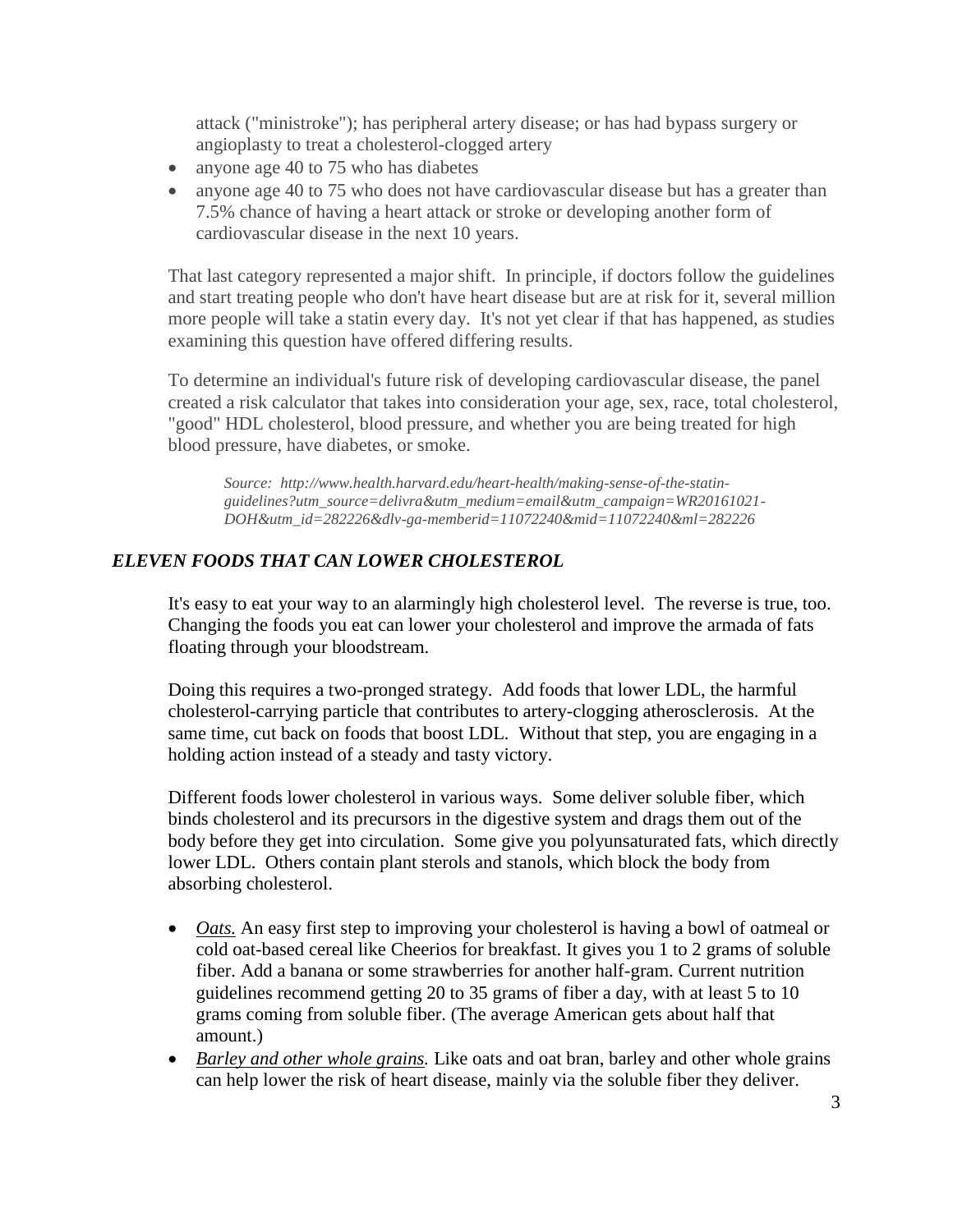- *Beans*. Beans are especially rich in soluble fiber. They also take awhile for the body to digest, meaning you feel full for longer after a meal. That's one reason beans are a useful food for folks trying to lose weight. With so many choices — from navy and kidney beans to lentils, garbanzos, black-eyed peas, and beyond — and so many ways to prepare them, beans are a very versatile food.
- *Eggplant and okra*. These two low-calorie vegetables are good sources of soluble fiber.
- *Nuts***.** A bushel of studies shows that eating almonds, walnuts, peanuts, and other nuts is good for the heart. Eating 2 ounces of nuts a day can slightly lower LDL, on the order of 5%. Nuts have additional nutrients that protect the heart in other ways.
- *Vegetable oils.* Using liquid vegetable oils such as canola, sunflower, safflower, and others in place of butter, lard, or shortening when cooking or at the table helps lower LDL.
- *Apples, grapes, strawberries, citrus fruits*. These fruits are rich in pectin, a type of soluble fiber that lowers LDL.
- *Foods fortified with sterols and stanols.* Sterols and stanols extracted from plants gum up the body's ability to absorb cholesterol from food. Companies are adding them to foods ranging from margarine and granola bars to orange juice and chocolate. They're also available as supplements. Getting 2 grams of plant sterols or stanols a day can lower LDL cholesterol by about 10%.
- *Soy***.** Eating soybeans and foods made from them, like tofu and soy milk, was once touted as a powerful way to lower cholesterol. Analyses show that the effect is more modest — consuming 25 grams of soy protein a day (10 ounces of tofu or 2 1/2 cups of soy milk) can lower LDL by 5% to 6%.
- *Fatty fish*. Eating fish two or three times a week can lower LDL in two ways: by replacing meat, which has LDL-boosting saturated fats, and by delivering LDLlowering omega-3 fats. Omega-3s reduce triglycerides in the bloodstream and also protect the heart by helping prevent the onset of abnormal heart rhythms.
- *Fiber supplements.* Supplements offer the least appealing way to get soluble fiber. Two teaspoons a day of psyllium, which is found in Metamucil and other bulkforming laxatives, provide about 4 grams of soluble fiber.

Harmful LDL creeps upward and protective HDL drifts downward largely because of diet and other lifestyle choices. Genes play a role, too. Some people are genetically programmed to respond more readily to what they eat but genes aren't something you can change. When considering your lifestyle, here are some things you do to manage cholesterol,

• *Limit Saturated fats***.** Typical sources of saturated fat include animal products, such as red meat, whole-fat dairy products, and eggs, and also a few vegetable oils, such as palm oil, coconut oil, and cocoa butter. Saturated fat can increase your levels of "bad" LDL cholesterol but it has some benefits, too. It lowers triglycerides and nudges up levels of "good" HDL cholesterol. The role of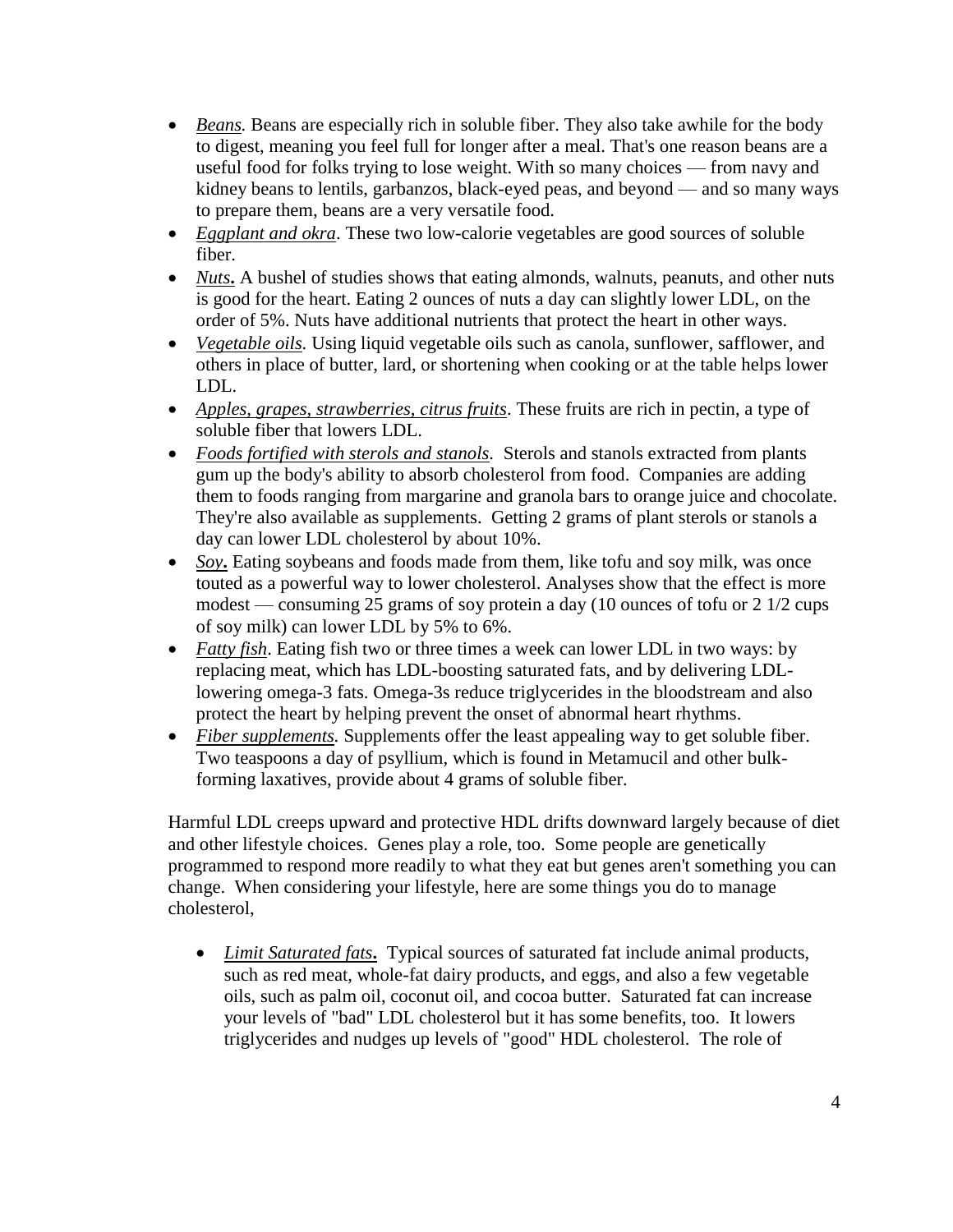saturated fat in heart disease is currently under debate. For now, it's best to limit your intake of saturated-fat-rich foods.

- *Eliminate Trans fats.* The right amount of trans fats is zero! Trans fats are a byproduct of the chemical reaction that turns liquid vegetable oil into solid margarine or shortening and that prevents liquid vegetable oils from turning rancid. These fats have no nutritional value and we know for certain they are bad for heart health. Trans fats increase LDL cholesterol and triglyceride levels while reducing levels of HDL cholesterol. Recently, the FDA banned trans fats from the U.S. food supply. The encouraging news is that many major food suppliers and restaurants have already substituted healthier fats for trans fats.
- *Weight and exercise*. Being overweight and not exercising affect fats circulating in the bloodstream. Excess weight boosts harmful LDL, while inactivity depresses protective HDL. Losing weight if needed and exercising more reverse these trends.

When it comes to managing cholesterol, adding several foods that lower cholesterol in different ways should work better than focusing on one or two. A largely vegetarian "dietary portfolio of cholesterol-lowering foods" substantially lowered LDL, triglycerides, and blood pressure.

The key dietary components are plenty of fruits and vegetables, whole grains instead of highly refined ones, and protein mostly from plants. Add margarine enriched with plant sterols; oats, barley, psyllium, okra, and eggplant, all rich in soluble fiber; soy protein; and whole almonds. Of course, shifting to a cholesterol-lowering diet takes more attention than popping a daily statin. It means expanding the variety of foods you usually put in your shopping cart and getting used to new textures and flavors. But it's a "natural" way to lower cholesterol, and it avoids the risk of muscle problems and other side effects that plague some people who take statins.

Just as important, a diet that is heavy on fruits, vegetables, beans, and nuts is good for the body in ways beyond lowering cholesterol. It keeps blood pressure in check. It helps arteries stay flexible and responsive. It's good for bones and digestive health, for vision and mental health.

*Source: [Gregory Curfman, MD,](http://www.health.harvard.edu/blog/author/gregcurfman) Editor in Chief, Harvard Health Publications Posted June 04, 2015. [Harvard Health Blog](http://www.health.harvard.edu/blog) [Harvard Heart Letter](https://www.health.harvard.edu/newsletters/harvard_heart_letter/2009/october)* 

*https://www.health.harvard.edu/heart-health/11-foods-that-lowercholesterol?utm\_source=delivra&utm\_medium=email&utm\_campaign=GB20170802- Cholesterol&utm\_id=586533&dlv-ga-memberid=11072240&mid=11072240&ml=586533*